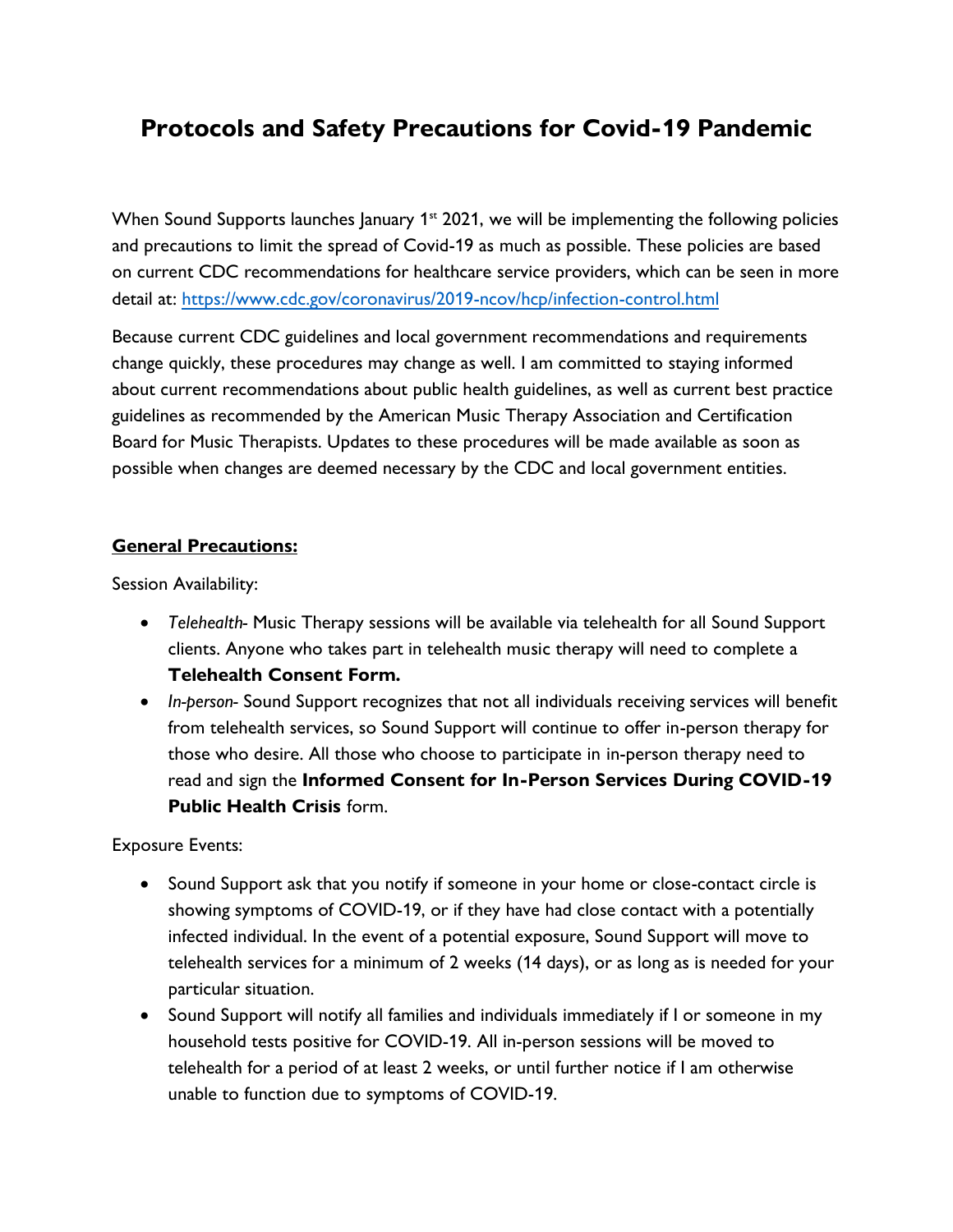Attendance Considerations:

- If possible, Sound Support prefers to meet via telehealth as opposed to cancelling a session but understands this may not be possible for the individuals we serve.
- Out of an abundance of caution for the individuals we serve, Sound Support will accommodate cancellations related to COVID-19 to limit any potential spread of the disease. Any cancellations that are made due to possible or confirmed exposure will incur a \$20 cancellation fee, instead of the 50% normally stated in our cancellation policy.

## **Procedures for in-person sessions:**

Screening and temperature checks

- Prior to beginning a session, clients and any attending family members (those who will be within the vicinity of the music therapist during the session) must answer COVID exposure screening questions.
- Prior to each session, please take the temperature of yourself and the individual who is being served. If the temperature is elevated (100° or more) or if you have any other symptoms of COVID-19, please call me immediately. We will cancel or reschedule to telehealth.
- I will take my temperature prior to each session and inform families immediately if my temperature is elevated

# **Personal Protective Equipment (PPE) and Precautions:**

Face Masks

- Learn about what kind of mask to wear and how to safely wear a mask from the CDC at [https://www.cdc.gov/coronavirus/2019-ncov/prevent-getting-sick/about-face](https://www.cdc.gov/coronavirus/2019-ncov/prevent-getting-sick/about-face-coverings.html)[coverings.html](https://www.cdc.gov/coronavirus/2019-ncov/prevent-getting-sick/about-face-coverings.html)
- To limit the spread of COVID-19, any adult attending a session must wear a face mask before, during, and after our session. Children who are able to tolerate a mask or other face covering are encouraged to wear one as well. It is the responsibility of each client and family to supply their own mask for sessions. If you do not have access to a mask, we can meet via telehealth temporarily.
- Sound Support staff will wear a reusable 3-layer fabric mask for every session. This mask will be changed out before every session. The masks are washed, sanitized, and maintained, and will be replaced at the first sign of damage. Sound Support staff will also